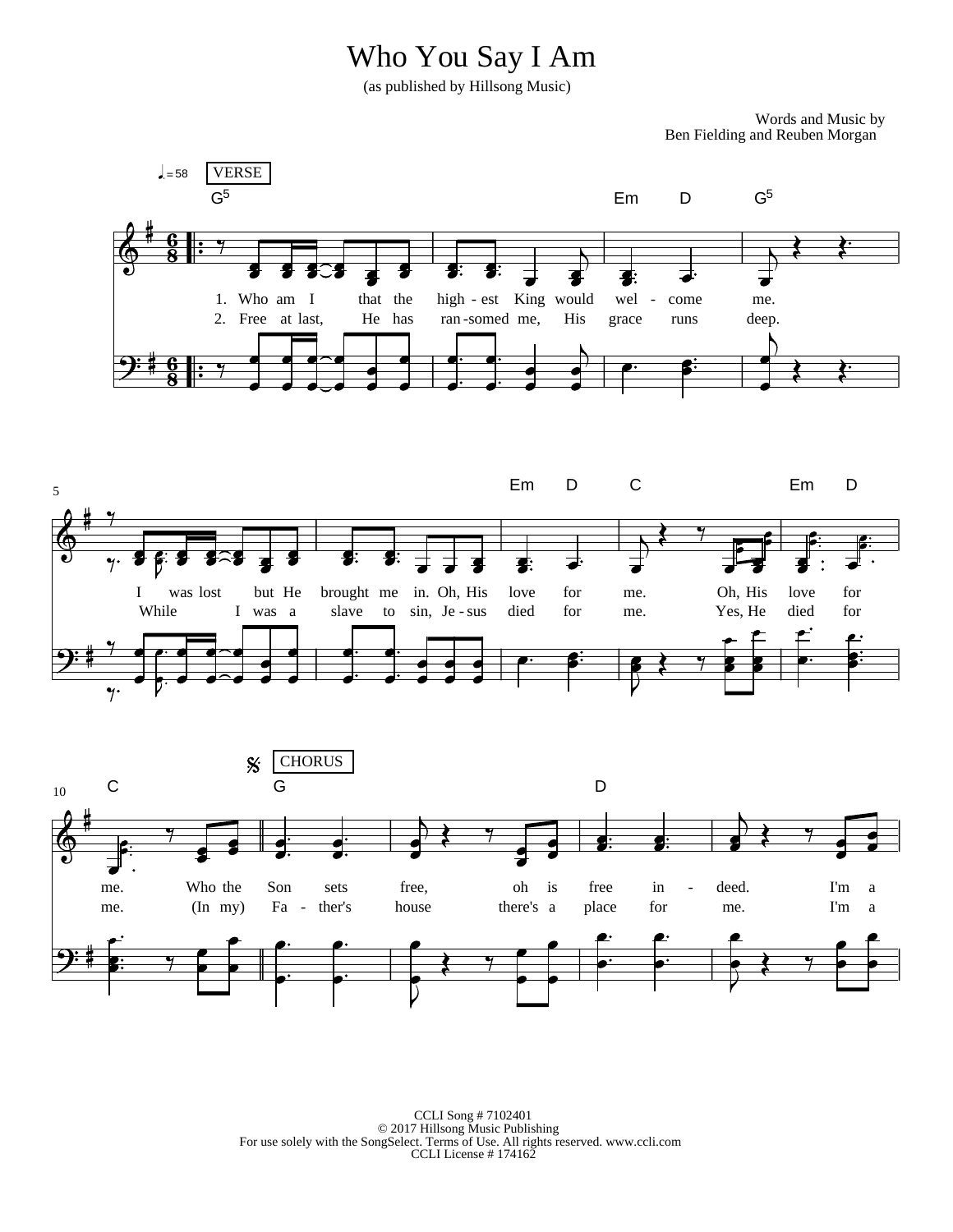Who You Say I Am - 2







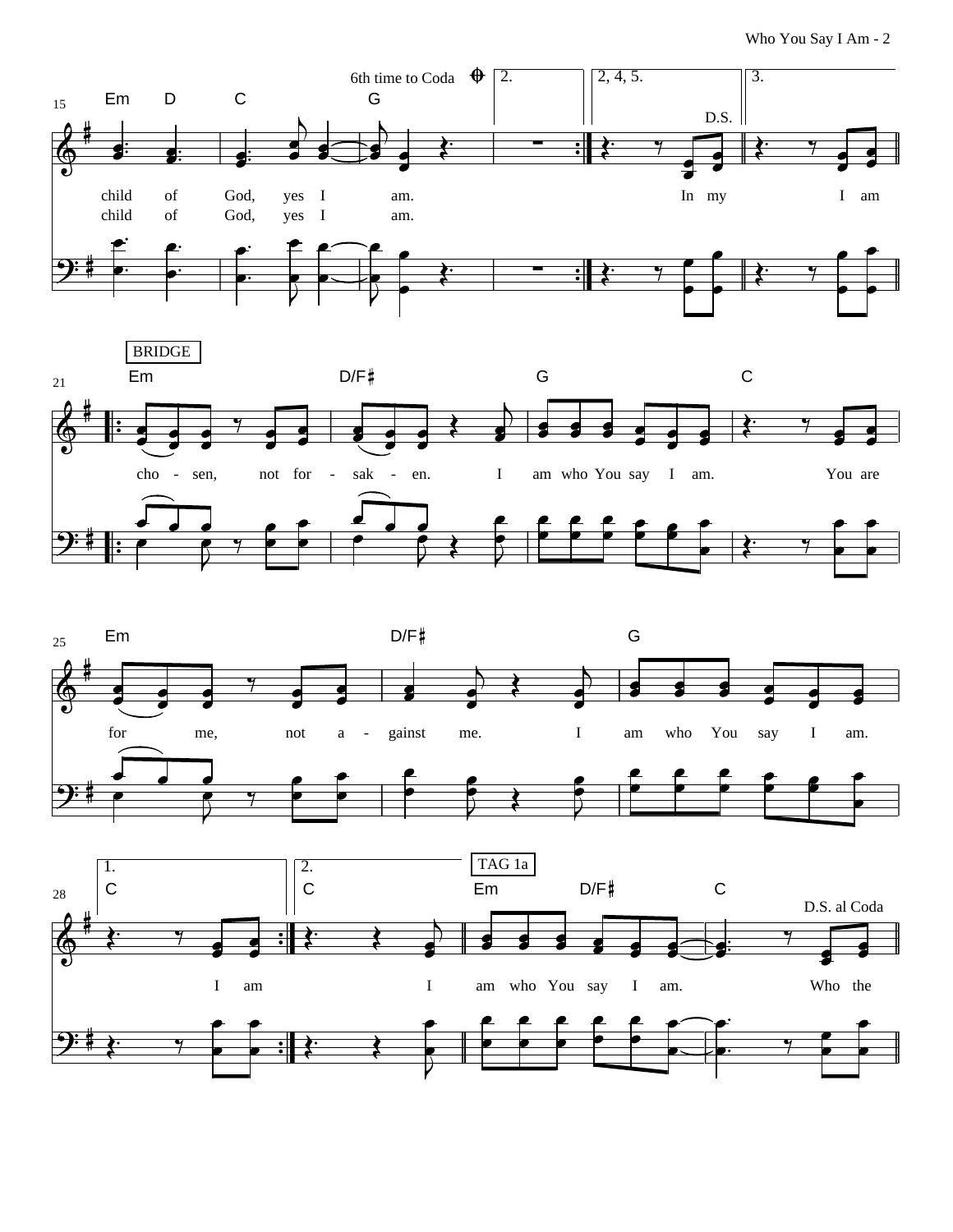Who You Say I Am - 3